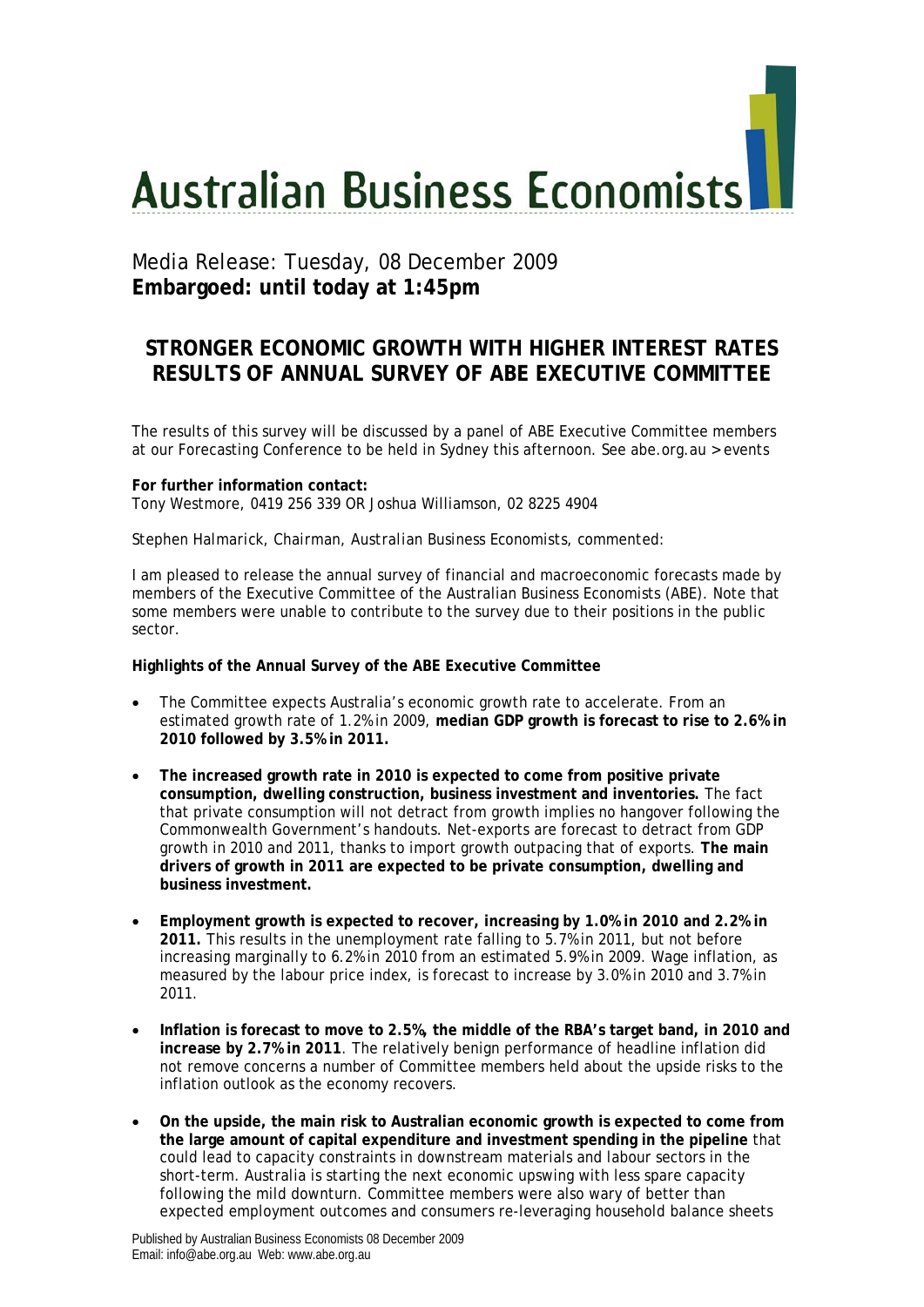and boosting aggregate demand sooner than expected. This would present upside inflation risks, some of which would be mitigated by the strength of the AUD and yearly inflation's lagged response to the previous slowdown. But there remained a concern over domestically generated inflation pressures by the end of 2010 and into 2011.

- **There was less of a consensus on the downside risks.** A few Committee members noted that there remained some risks from the still weak global economy. A few others members were keeping an eye on Australian confidence indicators, as monetary policy increases to a more normal setting. Individual concerns were also reported around the removal of the domestic stimulus and the financial markets ability to fund credit creation.
- **On balance, Committee members held the view that the nascent global recovery would be sustained.** The substantial weight of global policy stimulus would likely ensure an improvement in global growth indicators by stimulating private demand. But the global recovery will be uneven. Growth will be concentrated in developing Asia, which is a positive for Australia. Other economies, most notably the US, UK and Europe will take longer to return to trend-like growth rates. Looking ahead over the next few years, a return to above trend global growth was unlikely.
- **Committee members were asked whether they believed if Australia was relying too much on India and China, ie, putting all our eggs in one basket.** The consensus view was 'no' and that it was much better to be relatively more integrated with the economies that were growing strongly. That said, Australia might have to put up with more variability in its economic growth trajectory because of relatively greater volatility in the commodity cycle than traditionally seen in services and manufacturing. However, these industries remained important and government polices should be used to improve the productivity and competitiveness of the manufacturing and non-tradeable sectors. This however, does not imply support for protectionist policies that hinder necessary structural adjustments.
- At the same time, it is important for Australia not to forget its trading relationships with the US, UK and Europe. Furthermore, with all the discussion around China and India it is also important to remember that there was a solid domestic base for the Australian economy. We had little imbalances coming into the global financial crisis, highly effective fiscal and monetary policies and a strong banking sector with no material exposure to toxic assets.
- **On domestic fiscal policy, it was felt by the majority of the Committee that the Federal Government did not need to be more active in reviewing and reducing the stimulus measures.** The stimulus to the consumer has passed, while the stimulus in the form of infrastructure and capital expenditure would add to the productive capacity of the economy in the long-run. In the short-run though, the large scale projects would compete for resources with other activities. A few Committee members were of the opinion that if the Federal Government did not wind back their planned spending sooner, the RBA would do the heavy lifting for them instead.
- **The Committee was almost unanimous in the view that the economic forecasts contained in the Mid Year Economic and Fiscal Outlook (the MYEFO) were too pessimistic.** It was felt that the Federal Budget and the economy would do better than the official government forecasts had predicted and that government revenues would be revised higher at subsequent Budgets.
- **As the Budget eventually moves back into surplus, the Federal Government needs to re-focus attention on issues of microeconomic reform.** These issues include improving the efficiency of government expenditures and the taxation system (noting the Henry Review), long-term infrastructure investment in transportation links and supply chains, encouraging workforce participation that includes reducing high effective marginal tax rates for welfare recipients and further preparing the economy for the effects of the ageing population. Debt reduction was also seen as a priority, but only to a level that would allow for the efficient functioning of the debt market. This was particularly the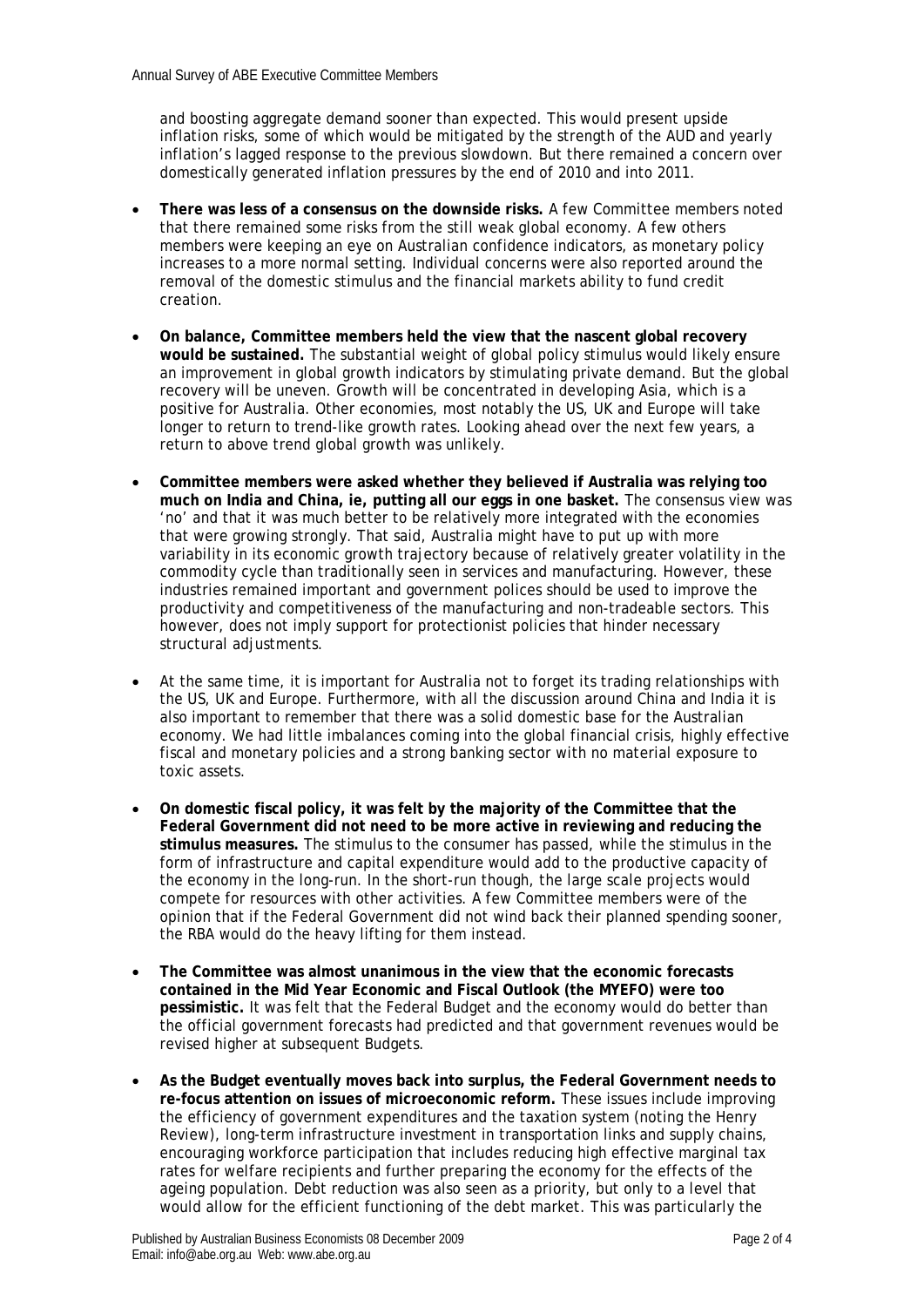case given the draft prudential reforms being considered by APRA and the potential for an increase in demand for government bonds. A few Committee members believed that the Federal Government should consider banking excess revenues from the resources boom in a sovereign wealth fund, on intergenerational equity considerations to pay for the demographic challenges that lie ahead.

- **The RBA's cash rate target was forecast to rise to a median rate of 4.75% for 2010 and 5.50% for 2011.** Most Committee members believe that 5.50% would be the peak for the cash rate in the current cycle. A few Committee members felt that a higher cash rate was appropriate. Those that believed this were the ones that generally had a higher than median forecast for economic growth and/or inflation in 2011.
- **Bonds yields were also forecast to rise.** The 3-year Government bond yield would increase to 5.55% in 2010 (from near 4.75% currently) before moving to 5.75% in 2011. The 10-year bond yield is also forecast to increase and should peak at 6.00% in 2010 (from near 5.5% currently) and remain there in 2011. These changes, though, were mild when compared to the extent of the yield increases that have occurred since early 2009.
- **The median forecast for the Australian dollar included a peak of \$US0.96 by June 2010 (from near \$US0.9155 currently), \$US0.91 by the end of 2010 and \$US0.85 by the end of 2011.** Forces pushing the AUD higher included elevated commodity prices and higher interest rate differentials. There will still be a cycle for the AUD implying some ongoing further volatility in currency markets. **While Committee members did not forecast the level of the AUD beyond 2011, most felt that the AUD was entering a new structural phase that would see it remain well above its post-float average for at least the next decade.**
- **The ASX 200 is expected to rally over the next two years.** The median forecast was 5300 points by the end of 2010 (from near 4,650 currently) and 5750 points by the end of 2011. No one on the Committee forecast the ASX 200 to retrace its low and a few members look for it to hit at least 6000 points by the end of 2011.

## **ABE Executive Committee 2009**

| Chairman                        |                                                                          |
|---------------------------------|--------------------------------------------------------------------------|
| Mr Stephen Halmarick            | Head of Investment Markets Research, Colonial First State                |
| Secretary                       |                                                                          |
| Mr Warren Hogan                 | Acting Chief Economist, ANZ                                              |
| <b>Treasurer</b>                |                                                                          |
| Mr Scott Haslem                 | Chief Economist, UBS                                                     |
| Assistant Secretary & Treasurer |                                                                          |
| Mr Josh Williamson              | Senior Economist Investment Research & Analysis, Citi                    |
| <b>Committee Members</b>        |                                                                          |
| Mr David Bassanese              | Economics Analyst, The Australian Financial Review                       |
| Ms Besa Deda                    | Chief Economist, St George Bank                                          |
| Mr Adam Donaldson               | Head of Debt Research, Commonwealth Bank of Australia                    |
| Mr Alex Erskine                 | Chief Economist, Australian Securities & Investments Commission          |
| Mr Bill Evans                   | General Manager Economics, Westpac Banking Corporation                   |
| Mr Tom Ford                     | Chairman, Resimac Limited                                                |
| <b>Mr Richard Gibbs</b>         | Global Head of Economics, Macquarie Capital Securities (Australia)       |
| Mr Tim Harcourt                 | Chief Economist, Australian Trade Commission                             |
| Mr Robert Henderson             | Chief Economist Markets, National Australia Bank                         |
| Mr David Plank                  | Head of Macro Research and Strategy Australia/New Zealand, Deutsche Bank |
| Dr Tony Richards                | Head of Economic Analysis, Reserve Bank of Australia                     |
| Mr Alex Schuman                 | Senior Economist, New South Wales Treasury Corporation                   |
| Mr Stephen Walters              | Chief Economist, J. P. Morgan                                            |
| Mr Geoff Weir                   | Managing Director, Financial Sector Services Pty Ltd                     |